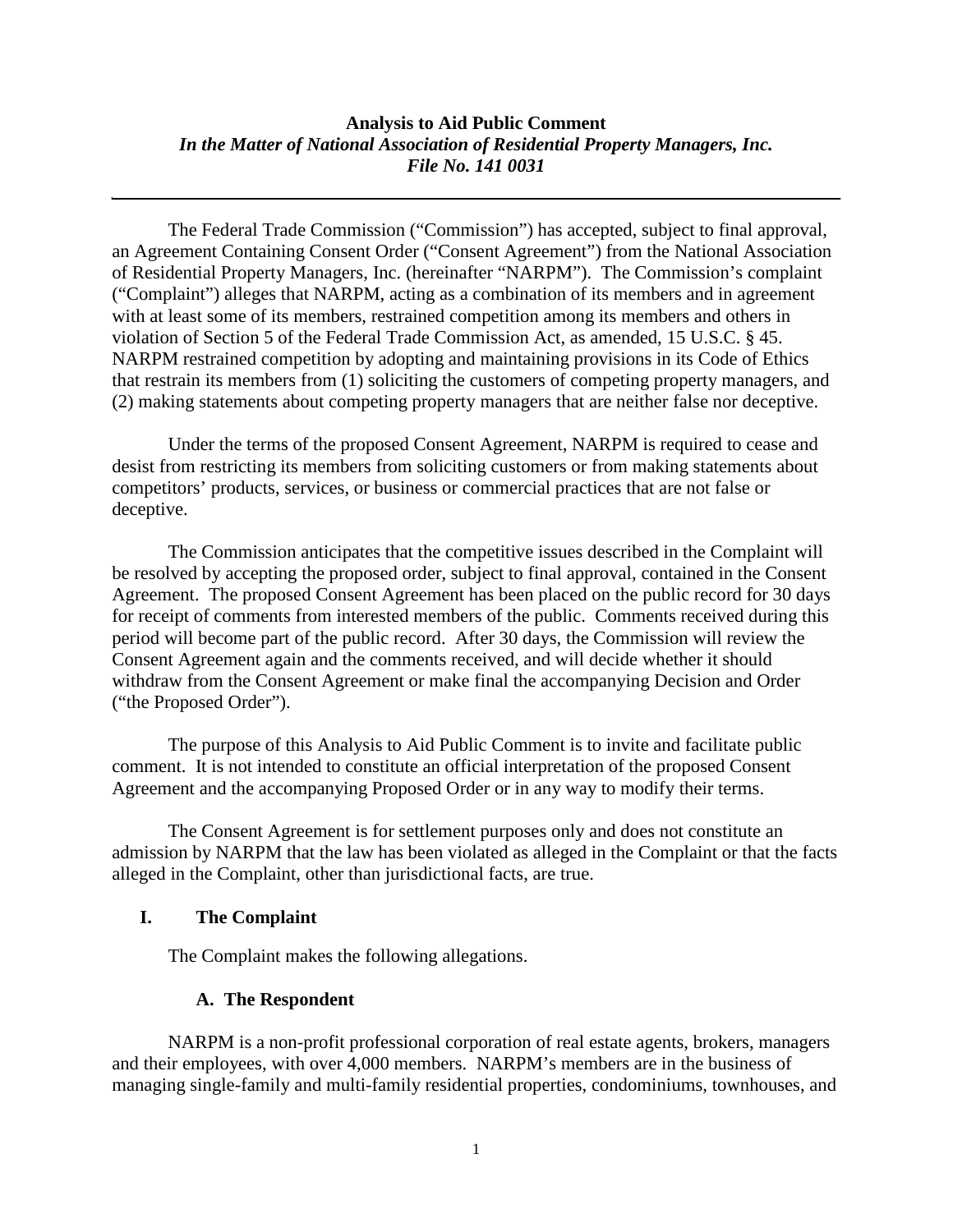short-term rentals. Some members also manage commercial and industrial properties and homeowners associations.

## **B. The Anticompetitive Conduct**

NARPM maintains a Code of Ethics applicable to the commercial activities of its members. NARPM's members agree to abide by the Code of Ethics as a condition of membership. NARPM maintains the following provisions in its Code of Ethics:

- "The Property Manager shall not knowingly solicit competitor's clients."
- "NARPM Professional Members shall refrain from criticizing other property managers or their business practices."

NARPM also established a process for receiving complaints about and resolving alleged violations of the Code of Ethics. NARPM may sanction members found to violate the Code of Ethics. Sanctions may include a letter of reprimand, probation or suspension for a specified term, or expulsion from NARPM.

The Complaint alleges that NARPM has violated Section 5 of the Federal Trade Commission Act by adopting and maintaining provisions in its Code of Ethics that restrain its members from (1) soliciting the customers of competing property managers, and (2) making statements that are not false or deceptive about competing property managers. The Complaint alleges that the purpose, effects, tendency, or capacity of the combination, agreement, acts and practices of NARPM has been and is to restrain competition unreasonably and to injure consumers by discouraging and restricting competition among property managers, and by depriving consumers and others of the benefits of free and open competition among property managers.

# **II. The Proposed Order**

The Proposed Order has the following substantive provisions. Paragraph II requires NARPM to cease and desist from restraining its members from soliciting property management work, or from making statements about competitors' products, services, or business or commercial practices that are not false or deceptive. The Proposed Order does not prohibit NARPM from adopting and enforcing reasonable restraints with respect to representations that NARPM reasonably believes would be false or deceptive within the meaning of Section 5 of the Federal Trade Commission Act.

Paragraph III of the Proposed Order requires NARPM to remove from its website and organization documents any statement that does not comply with the Proposed Order, and to publish on the website any revision to the organization documents. NARPM must publish an announcement that it has changed its Code of Ethics, and a statement describing the Consent Agreement ("the Settlement Statement"). NARPM must publish the aforementioned documents in NARPM's news magazine. NARPM must distribute the Settlement Statement to NARPM's board of directors, officers, employees, and members. NARPM must publish in all ethics courses designed or offered by NARPM that discuss the provisions at issue a statement that